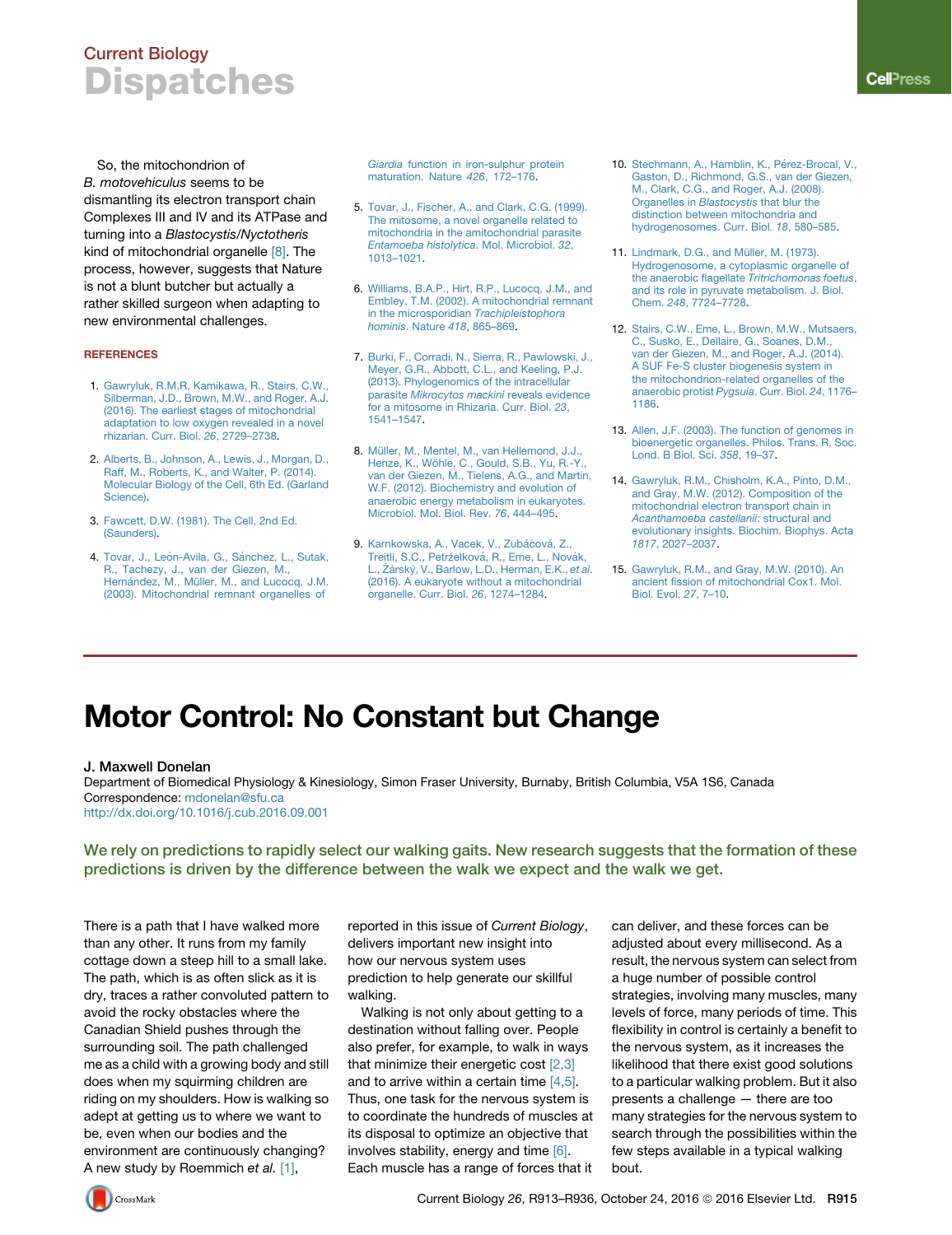### Current Biology **Dispatches**

<span id="page-1-0"></span>

#### Figure 1. The basics of split-belt treadmill walking.

(A) These treadmills have two belts that run side-by-side, and participants walk with one foot on each belt. Step length is defined as the distance between the two feet at the instant the swing leg contacts the ground. A walking stride has two step lengths — one where the right leg is in front (shown) and one where the left leg is in front (not shown). It is convention to distinguish between the two step lengths by naming them after the speed of the belt under the front leg during adaptation. This image illustrates the fast step length. (B) The experimental design has three periods: baseline, adaptation and deadaptation. During baseline, the belts are moving at equal speeds (top panel lines). At the onset of adaptation, speed is increased for the right belt (thin red line) while the left belt speed is kept constant (thick grey line). After a time, the fast belt is returned to the original speed, demarking the onset of deadaptation. Each of these periods is long enough for subjects to take hundreds of strides. During baseline, movements of the left and right legs are symmetrical and the two step lengths are equal (middle panel photos). But at the onset of adaptation, the right leg gets dragged quite far backwards by the fast belt before the swinging left leg contacts the ground — the slow step length immediately becomes longer. It is convention to compare the two step lengths with a single metric called *step length asymmetry* (bottom panel lines). Deviation of this metric from zero, in either direction, indicates increased step length asymmetry. Belt speed changes at the onset of adaptation and deadapation both result in step length asymmetries. And in both cases, the nervous system adapts its predictions over the next few hundred strides, eventually restoring symmetrical step lengths.

The nervous system mitigates this curse of dimensionality by predicting the best control strategies [\[7\].](#page-3-0) For example, if you are walking on a treadmill and the speed is unexpectedly increased, your nervous system will not treat walking at this new speed as an entirely new problem to solve and begin a search through all the candidate control strategies. Instead, it will immediately adjust step frequency, step width and other aspects of your gait towards what it has previously learned is the optimal combination of parameters for the new speed [\[2,8\].](#page-2-1) And the nervous system gets most of the way towards the final steadystate strategy in just a few walking steps [\[8\].](#page-3-1) These predictions are normally subconscious, but you may become aware of them when you are fooled into using them incorrectly. A broken escalator, for example, is just like a familiar staircase, but walking up it feels strange because we anticipate the dynamics of one that works [\[9\].](#page-3-2)

Predictions, although rapid, are prone to error when conditions are unfamiliar. Scientists have used this limitation as an opportunity to expose our predictions to analysis. They have used a variety of ingenious methods that include robotic devices to apply unfamiliar forces to the reaching hand [\[10\]](#page-3-3), and prism goggles to create unfamiliar shifts in visual perception [\[11\].](#page-3-4) Amy Bastian, the senior author of the new study [\[1\],](#page-2-0) and her colleagues have championed the use of split-belt treadmills to uncover fundamentals of prediction in walking [\[12\]](#page-3-5) and how they are applied to improve gait in clinical populations [\[13\]](#page-3-6).

Here's how these split-belt treadmill experiments work [\(Figure 1\)](#page-1-0). The treadmill is like any other except that there are two belts that run side-by-side, and participants walk with one foot on each belt. The basic experimental design begins with a baseline period where the two belts move at the same slow speed.

This is a familiar condition  $-$  the special treadmill is behaving like a typical one, and walking on a good treadmill is physically equivalent to walking over ground [\[14\]](#page-3-7). Consequently, participants rapidly adopt their preferred gait. During the next period, termed adaptation, the speed of one belt is doubled to a typical walking speed, while the other belt remains at the original slow speed. In response, the right and left legs immediately move asymmetrically — the control strategy that normally produces symmetrical walking now poorly predicts it. The authors track an aspect of this asymmetry by comparing the lengths of the steps taken on the two belts [\(Figure 1\)](#page-1-0). What happens next is the key characteristic of split-belt walking that makes it useful for studying adaptation. With each new stride in this novel condition, the nervous system adjusts its control strategy bringing the two step lengths closer to symmetry. After a few hundred strides, step length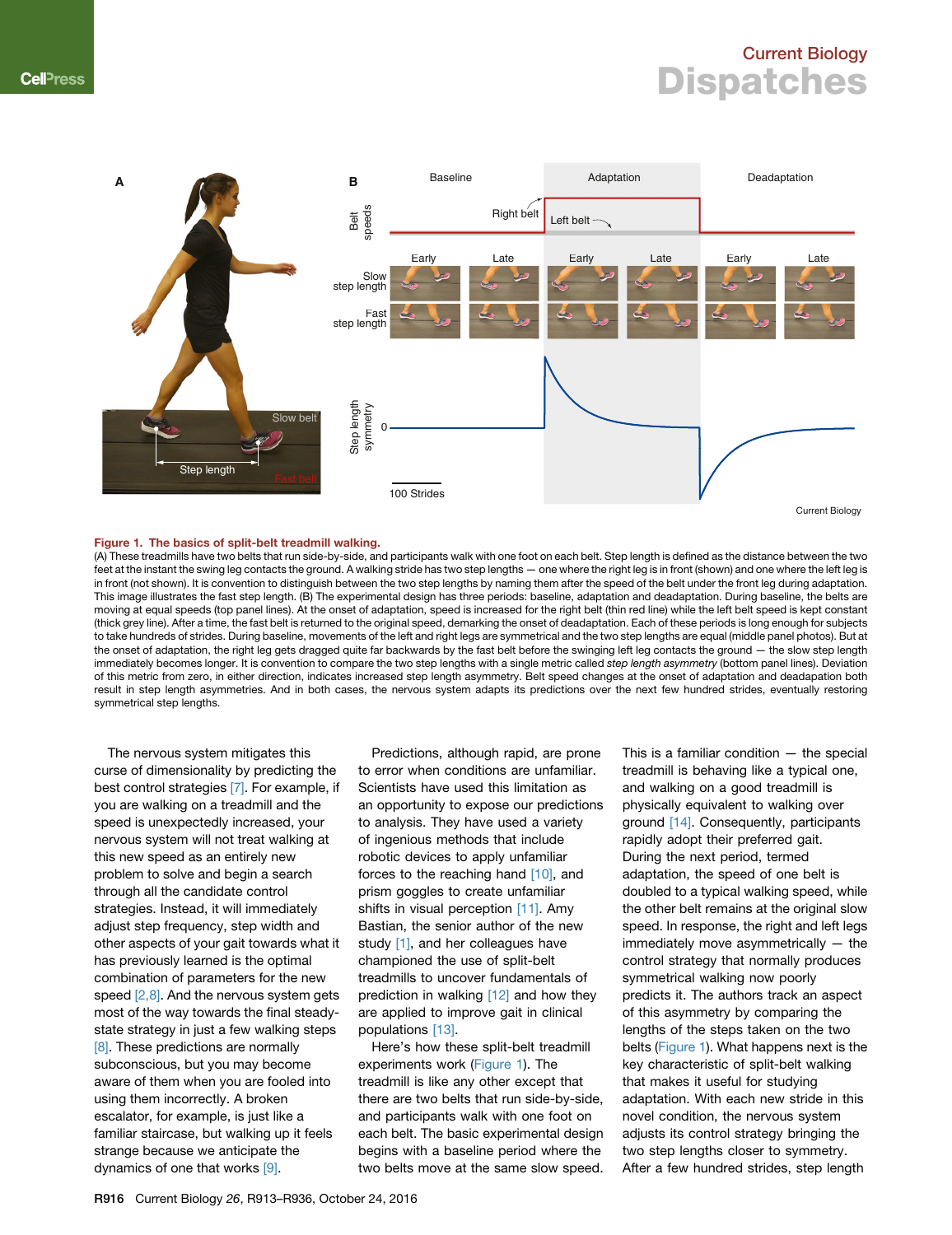### Current Biology **Dispatches**

symmetry is nearly perfectly restored. The time course of these gait adjustments are used to characterize how quickly the nervous system adapts its prediction.

The final period of this basic experimental design, termed deadaptation, provides strong evidence that the nervous system has indeed adapted. The researchers return the fast belt speed to the original slow belt speed, and the belt speeds are again equal. These conditions are more than familiar, yet participants do not immediately walk normally. Instead, they apply the new prediction that they just learned on the split belts, causing them to use an asymmetrical gait that is, in many ways, opposite to that which they selected at the beginning of adaptation. This aftereffect is salient and persistent — participants now feel the illusion that their legs are moving at different speeds [\[15\],](#page-3-8) and they will limp their way out of the lab if not given enough time to unlearn their new control strategy [\[16\]](#page-3-9). As with the adaptation period, step lengths gradually get more symmetric over the next few hundred strides.

In the new study, Roemmich *et al.* [\[1\]](#page-2-0) used this basic experimental design to test an idea about how the nervous system adapts its predictions to new conditions. They theorized that the nervous system not only has a prediction about what motor commands will produce the desired gait, but that it also has a prediction about the sensory feedback that will result from that motor command. The nervous system then compares the predicted feedback against the actual sensory feedback received after executing the motor command. When the belt speeds are first split, for example, the nervous system executes its preferred motor commands and expects a symmetric gait but receives feedback that the gait was highly asymmetric. The authors theorize, as others have before them [\[7,17\]](#page-3-0), that the nervous system uses this sensory prediction error between expected and actual sensory signals to adapt the motor command to one that returns the gait to symmetry.

There is a surprising implication of this theory: coaching people to use the

correct motor commands does not accelerate how quickly they learn to walk symmetrically on their own. This is because the nervous system must still learn the new relationship that maps motor commands to sensory feedback even when performing the task perfectly. Roemmich *et al.* [\[1\]](#page-2-0) leveraged this implication to provide a strong test of their theory. They coached participants to produce symmetrical step lengths during adaptation by showing participants their level of gait asymmetry and instructing them to reduce it. This was accomplished using a task that was a bit like a video game, as well as more conventional real-time videos of their walking legs. It worked — the coached participants converged more quickly on symmetrical step lengths than those that did not receive the visual feedback. But when the researchers allowed the participants to fully acquire the step length symmetrical gait and then removed the visual feedback, participants immediately reverted to an asymmetrical gait even though they just walked with symmetrical step lengths for dozens of steps. Next, the researchers removed the visual feedback at different periods of the adaptation and deadaptation stages and found that the underlying rate of adaptation was unaffected by prior practice of walking symmetrically. These results are perhaps counterintuitive, especially if you are a coach of some sort, yet entirely consistent with the ideas of Roemmich *et al.* [\[1\]](#page-2-0) about sensory prediction error driving adaptation. They are also remarkably consistent with earlier work [\[17\]](#page-3-10) that studied arm reaching rather than walking, and perturbed the task using visual rotations rather than changes to belt speed, suggesting that the present findings apply to movement control in general.

The nervous system's desire for step length symmetry is a curious finding. Symmetric gaits have some intrinsic appeal, but complete symmetry is impossible when treadmill belts are moving at different speeds. For example, the increases in step length symmetry that occur during adaptation require the nervous system to decrease symmetry in stance duration [\[18\]](#page-3-11). Why does the nervous system prioritize step

length symmetry over others? One explanation is that this aspect of symmetry is not a high-level control goal but instead arises as the nervous system optimizes for walking's energy, stability, and time. In support of this view, Bastian and her colleagues [\[19\]](#page-3-12) have previously found that minimizing energetic cost is a key criterion driving adaptation during the same split-belt walking paradigm. And recent research from my own group [\[20\]](#page-3-13) has demonstrated that people will adapt their gait to converge on new energetic minima, even for remarkably small cost savings.

These split-belt treadmill experiments, and others like them, may give the wrong impression that our nervous systems only need to adapt when experiencing large and infrequent perturbations. But as we walk through our lives, we are constantly experiencing change both within the world around us and within our own bodies. Refining our walking skill requires our nervous systems to also continue to change. While adaptation may be key to achieving our skillful movements, our biomechanical and neural capabilities do place bounds on what it can achieve. My cottage path will soon reflect these limitations — my father is turning 75 this year, and we are replacing the path with comfortable and consistent wooden steps.

#### <span id="page-2-0"></span>**REFERENCES**

- 1. [Roemmich, R.T., Long, A.W., and Bastian, A.J.](http://refhub.elsevier.com/S0960-9822(16)31050-8/sref1) [\(2016\). Seeing the errors you feel enhances](http://refhub.elsevier.com/S0960-9822(16)31050-8/sref1) [locomotor performance but not learning. Curr.](http://refhub.elsevier.com/S0960-9822(16)31050-8/sref1) Biol. *26*[, 2707–2716](http://refhub.elsevier.com/S0960-9822(16)31050-8/sref1).
- <span id="page-2-1"></span>2. [Bertram, J.E., and Ruina, A. \(2001\). Multiple](http://refhub.elsevier.com/S0960-9822(16)31050-8/sref2) [walking speed-frequency relations are](http://refhub.elsevier.com/S0960-9822(16)31050-8/sref2) [predicted by constrained optimization.](http://refhub.elsevier.com/S0960-9822(16)31050-8/sref2) [J. Theor. Biol.](http://refhub.elsevier.com/S0960-9822(16)31050-8/sref2) *209*, 445–453.
- 3. [Kuo, A.D., and Donelan, J.M. \(2010\). Dynamic](http://refhub.elsevier.com/S0960-9822(16)31050-8/sref3) [principles of gait and their clinical implications.](http://refhub.elsevier.com/S0960-9822(16)31050-8/sref3) [Phys. Ther.](http://refhub.elsevier.com/S0960-9822(16)31050-8/sref3) *90*, 157–174.
- <span id="page-2-2"></span>4. [Srinivasan, M. \(2009\). Optimal speeds for](http://refhub.elsevier.com/S0960-9822(16)31050-8/sref4) [walking and running, and walking on a moving](http://refhub.elsevier.com/S0960-9822(16)31050-8/sref4) [walkway. Chaos](http://refhub.elsevier.com/S0960-9822(16)31050-8/sref4) *19*, 026112.
- 5. [Shadmehr, R., Huang, H.J., and Ahmed, A.A.](http://refhub.elsevier.com/S0960-9822(16)31050-8/sref5) [\(2016\). A representation of effort in decision](http://refhub.elsevier.com/S0960-9822(16)31050-8/sref5)[making and motor control. Curr. Biol.](http://refhub.elsevier.com/S0960-9822(16)31050-8/sref5) *26*, [1929–1934.](http://refhub.elsevier.com/S0960-9822(16)31050-8/sref5)
- <span id="page-2-3"></span>6. [Todorov, E. \(2004\). Optimality principles in](http://refhub.elsevier.com/S0960-9822(16)31050-8/sref6) [sensorimotor control. Nat. Neurosci.](http://refhub.elsevier.com/S0960-9822(16)31050-8/sref6) *7*, [907–915](http://refhub.elsevier.com/S0960-9822(16)31050-8/sref6).